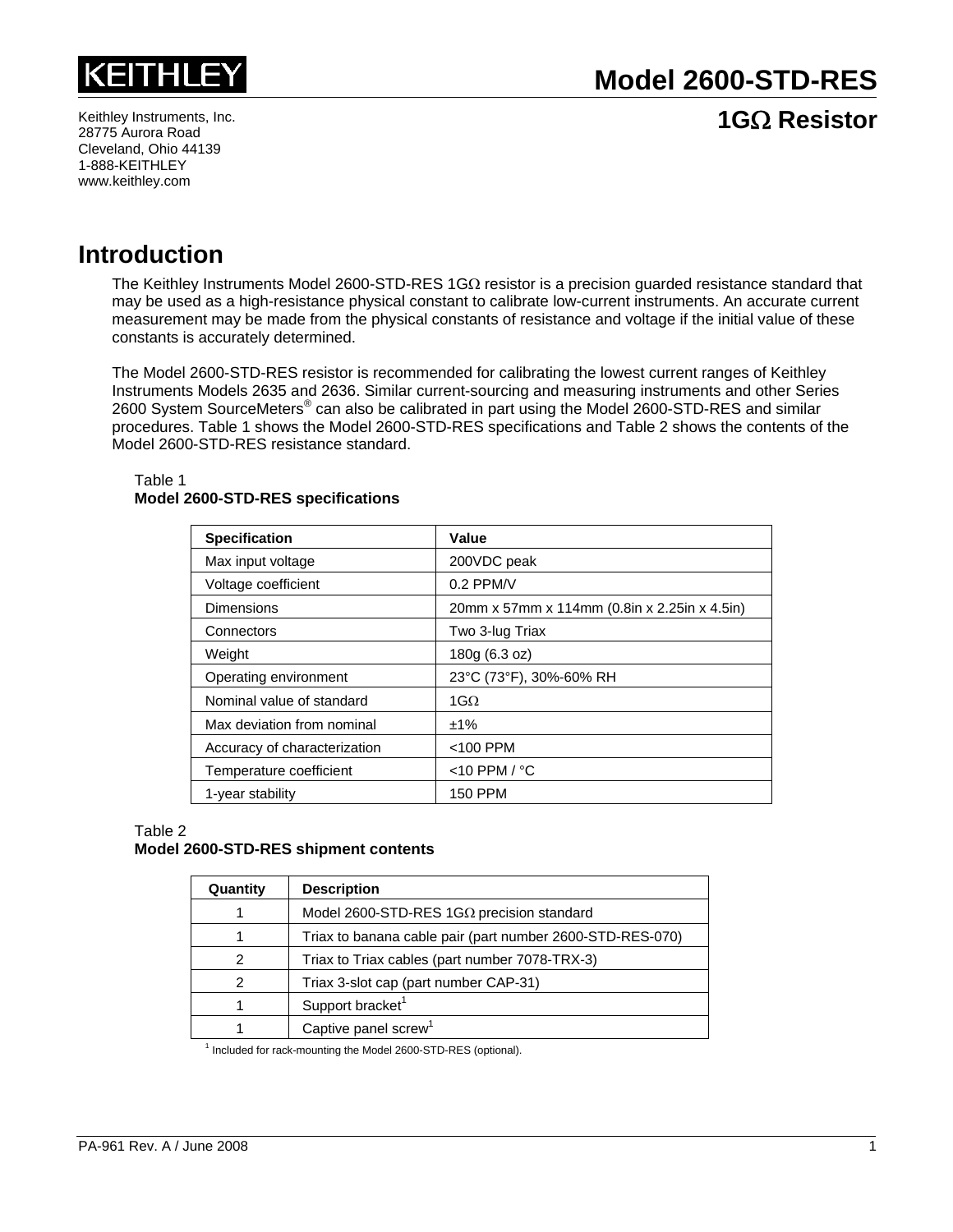The Model 2600-STD-RES provides two resistor terminals plus a third that prevents stray signals from causing errors in the current flow through the resistor branch (see Figure 1). These stray signals may be leakage paths or external electromagnetic or electrostatic fields that do not contribute a significant error at higher current measurement values, but which can significantly affect low-level measurements (refer to the Low Level Measurement Handbook available free of charge from the Keithley Instruments website at www.keithley.com).

Figure 1 **Model 2600-STD-RES guard terminal configuration** 



# **General testing information**

The Model 2600-STD-RES standard has three key specifications that are critical to minimizing the overall resistance uncertainty:

- 1. Low temperature coefficient of resistance.
- 2. Long-term stability.
- 3. Low calibration uncertainty (when calibrated by Keithley Instruments).

In addition to resistor standard errors, the following measurement errors must be considered:

- 1. Voltage source uncertainty and noise.
- 2. Voltage measurement standard uncertainty and noise.
- 3. Current measurement noise of device being calibrated.
- 4. Settling time required for full accuracy measurement of a low-current source.

The following guidelines should be followed when conducting low-current measurements:

- Avoid temperature variations of standards and devices under test.
- Avoid vibrations, which may cause triboelectric effects.
- Average readings using a long analog-to-digital converter (A/D) aperture and an appropriate math filter such as median filtering to decrease noise effects and allow settling.
- Be aware of errors due to noise that may not be removed by filtering.
- Consider all standard measurement uncertainties and instrument setup.
- Avoid excessive external electrical events and use guarded Triax cables. Noisy readings are typically caused by a noisy source or improper use of the guard.
- Always verify a calibration of a low current with a final verification measurement step.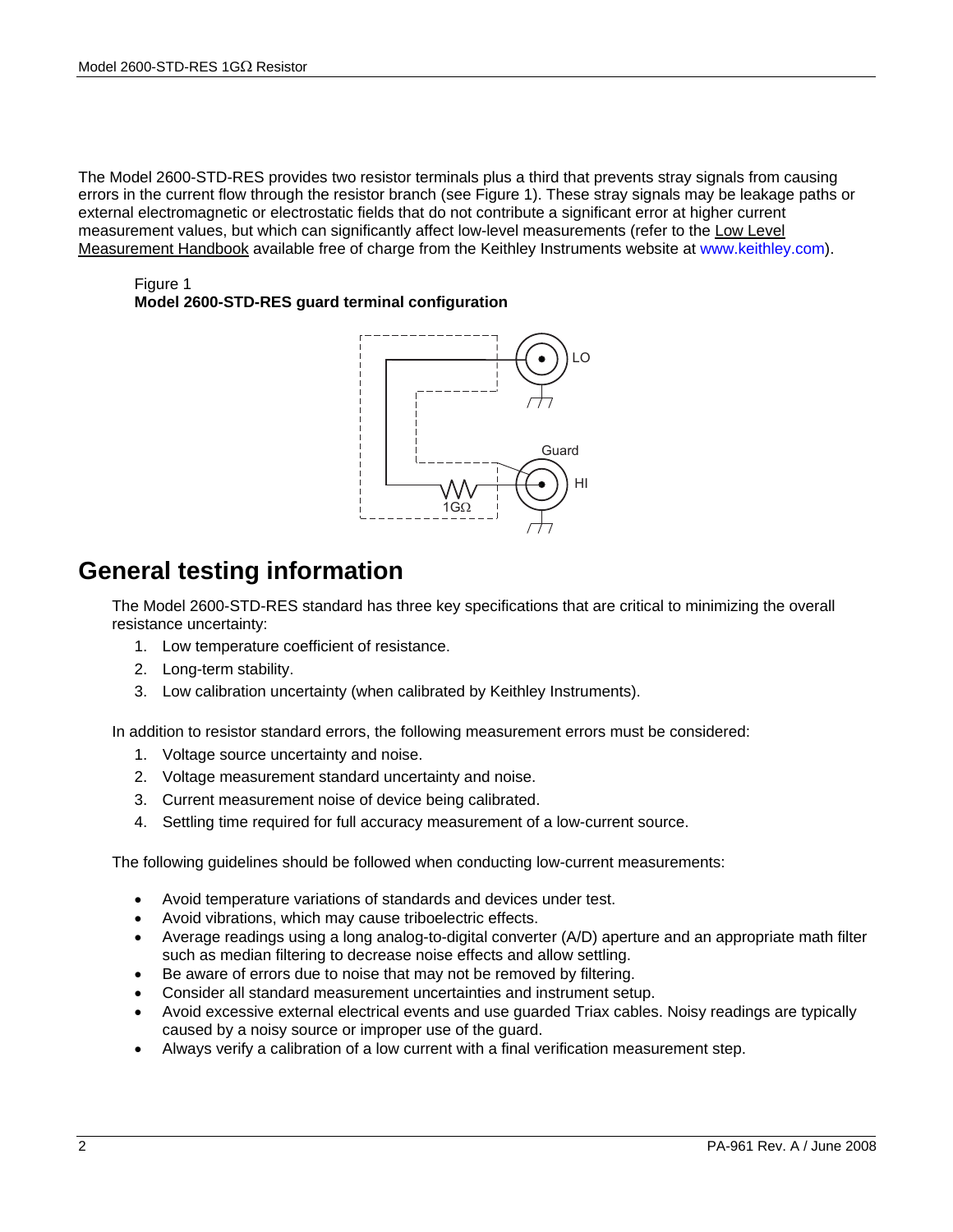*WARNING The maximum common-mode voltage (voltage between LO and chassis ground) is 250VDC. Exceeding this value may cause a break down in insulation, creating a shock hazard. The Input/Output terminals of the SourceMeters® are rated for connection to circuits rated Installation Category I only, with transients rated less than 1500V peak. Do not connect the Series 2600 terminals to CAT II, CAT III, or CAT IV circuits. Connection of*  the SourceMeter<sup>®</sup> terminals to circuits higher than CAT I can cause damage to the *equipment or expose the operator to hazardous voltage.* 

> *Hazardous voltages may be present on the output and guard terminals. To prevent electrical shock that could cause injury or death, NEVER make or break connections to the Series 2600 while the unit is on. Power off the equipment from the front panel or disconnect the main power cord from the rear of the Series 2600 before handling cables connected to the outputs. Putting the equipment into standby mode does not guarantee the outputs are not powered if a hardware or software fault occurs.*

# **Accuracy characterization of source-measure unit (SMU) low current ranges**

The 100pA through 100nA current ranges require a guarded current measurement to prevent errors such as leakage from external error sources. A suitably guarded, characterized 1GΩ resistance standard (such as the Model 2600-STD-RES) and an accurate digital multimeter (DMM) such as the Keithley Model 2002 (or equivalent) can accurately characterize the lower ranges. The steps involve forcing a characterized voltage across the 1GΩ resistor and comparing source measure unit (SMU) measured results against the standard resistance and derived current.

# **Performance verification general overview**

Here is a summary of how low-current range performance is characterized. The specific steps for characterization and calibration are found in the next section.

### **Step 1: Characterize appropriate ± voltage source value**

| ±100.00mV 1.5A compliance 100pA range |            |
|---------------------------------------|------------|
| $±1.0000V$ 1.5A compliance            | 1nA range  |
| $±10.000V$ 1.5A compliance            | 10nA range |
| ±100.00V 100mA compliance 100nA range |            |

### **Step 2: Characterize desired SMU measure current ranges**

- a. Measure the source voltage using an accurate DMM.
- b. Determine the Model 2635/2636's actual zero current by disconnecting the cables to the DMM and capping the Model 2635/2636 terminals so that no current can flow (this is the offset of the current measurement).
- c. Connect the Model 2600-STD-RES. The source voltage (from step a, above) should be nearly perfect so that *current = voltage/resistance*. This provides information for the gain error (note that this value may vary from what the instrument is actually reporting).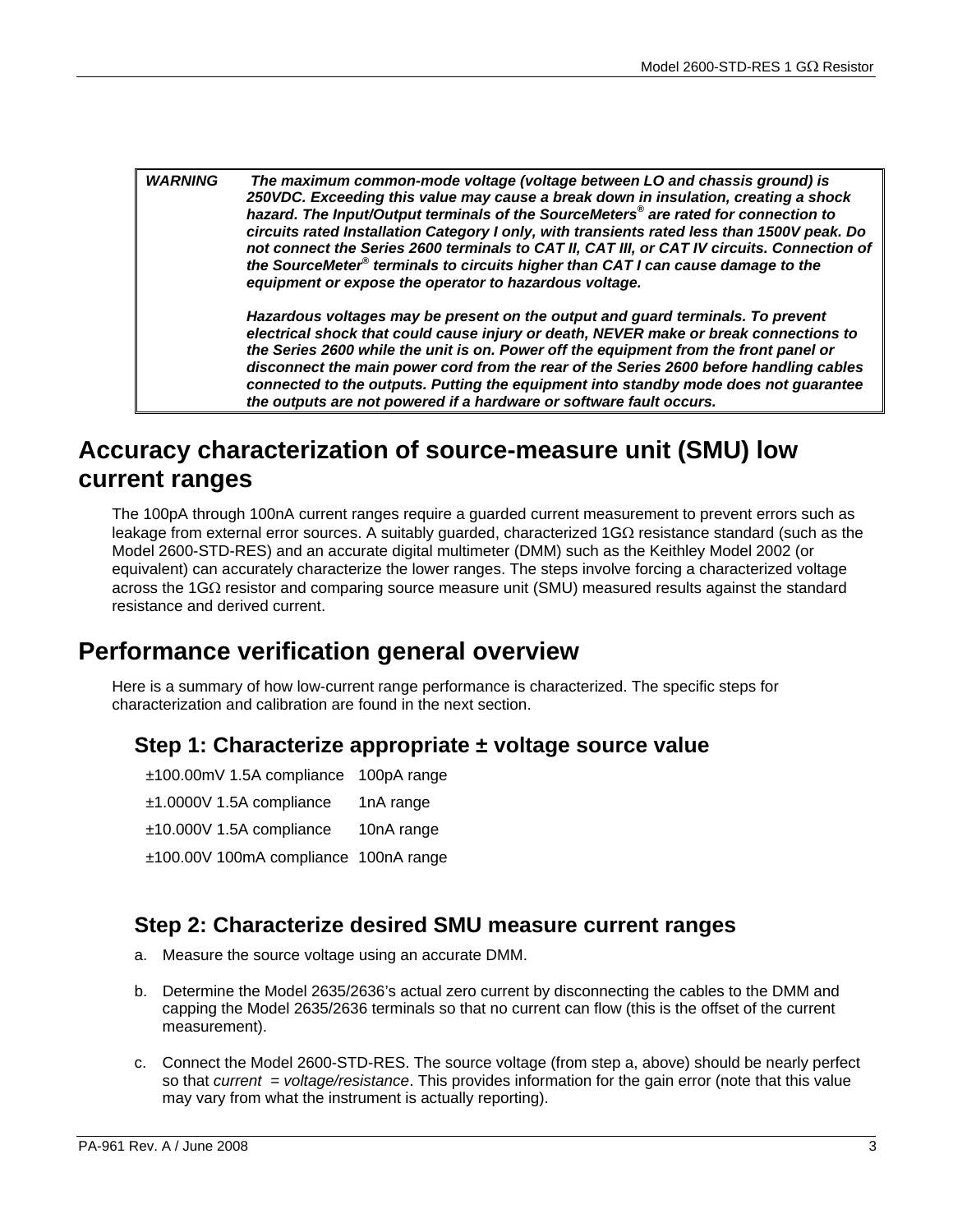d. Measure the current with the Model 2635/2636. Average the readings using a long A/D aperture and an appropriate math filter (such as median filtering) to decrease noise effects and to allow settling. Refer to the Series 2600 System SourceMeter<sup>®</sup> Reference Manual for more information on setting the A/D aperture.

### **Step 3: Characterize desired SMU source current ranges**

- a. Source a full-scale current value and a value near zero into the Model 2600-STD-RES.
- b. Using the previously-obtained measurement values, determine the SMU source deviation from actual values measured on the SMU.

# **Model 2635/2636 SMU low-current performance testing**

Set up the instrument as outlined in the performance verification section of the Series 2600 System SourceMeter<sup>®</sup> Reference Manual. The manual describes proper warm-up period, environmental conditions, verification limits, and test equipment.

NOTE The low-current range verification and calibration process should be performed using Keithley Instruments factory scripts. See your instrument's documentation for more information on calibrating the instrument. Factory test scripts are available for download at www.keithley.com.

### **Instrument settings**

DMM settings are instrument-specific. Models 2635 and 2636 have front-panel settings that may be more efficiently set by using Instrument Command Library (ICL) commands. All calibration commands are ICL only. Predefined test scripts should be downloaded or new scripts can be created using Keithley Instruments Test Script Builder. Test scripts and Test Script Builder are available on the Keithley Instruments website at www.keithley.com.

Be sure to take time to review the script and embedded script comments for additional details on the test procedure before beginning verification and calibration.

#### **Instrument setup**

- 1. Connect the Model 2635/2636 to a host PC and open the Test Script Builder program (or equivalent terminal emulator) on the host PC. If you are using Test Script Builder, you can connect the host PC and the Model 2635/2636 using any of the following methods:
	- GPIB
	- Serial
	- RS-232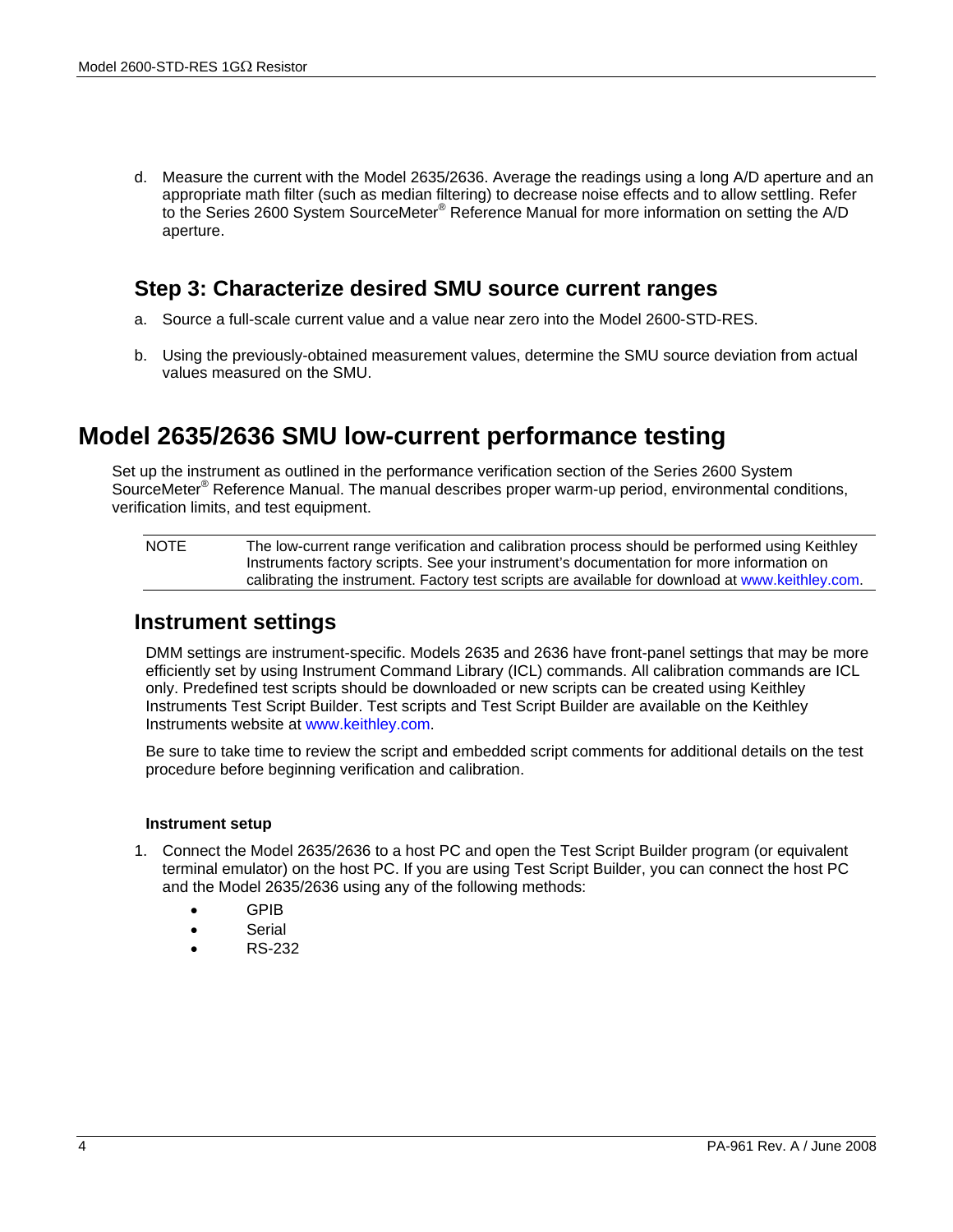- 2. Install the Model 2635/2636 safety interlock as outlined in the Series 2600 System SourceMeter® Reference Manual. Failure to install the interlock can result in inaccurate test results or cause the test sequence to abort.
- 3. Load the test script into the Model 2635/2636 as outlined in the Series 2600 System SourceMeter® Reference Manual. If you are not using Test Script Builder, refer to your terminal emulator's documentation for information on loading test scripts.
- 4. Set the verification DMM to volts range and for 10 power line cycles (PLC). Filter readings by setting the DMM to a 10-reading moving average.
- 5. Using the Model 2600-STD-RES-070 cables, connect the Model 2635/2636 to the DMM as shown in Figures 2a and 2b.
- 6. Set the DMM to display the maximum number of digits.

#### Figure 2a **2635 connections for voltage verification**

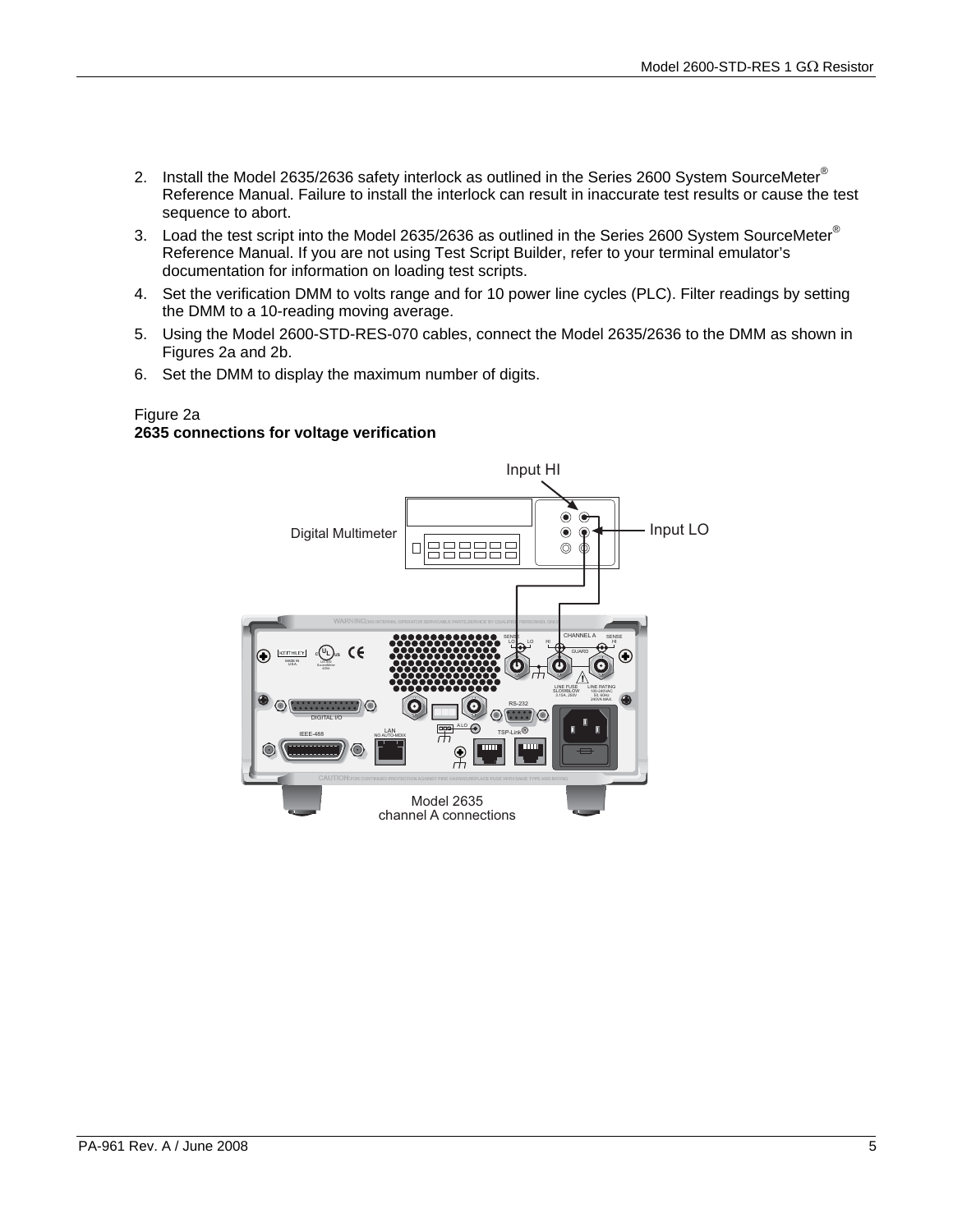

### Figure 2b **2636 connections for voltage verification**

## **Low-current range test procedure**

| <b>NOTE</b> | When using Keithley Instruments test scripts, the verification and calibration adjustment         |
|-------------|---------------------------------------------------------------------------------------------------|
|             | procedures are both performed during this test. For performance verification only, perform the    |
|             | tests but do not save the calibration information at the end of the procedure. This will preserve |
|             | the current calibration constants and show you the Model 2635/2636's current calibration          |
|             | settings.                                                                                         |

- 1. Load the test script into the Model 2635/2636 using a host PC running Test Script Builder or a terminal emulator program. Notes in the script programming indicate the program name and version.
- 2. After loading the test script into the Model 2635/2636, run the script using Test Script Builder or the terminal emulator on the host PC by typing the name of the program followed by (). The Model 2635/2636 immediately initiates the calibration sequence.

| <b>NOTE</b> | After running the script from the host PC using Test Script Builder or a terminal emulator, the |
|-------------|-------------------------------------------------------------------------------------------------|
|             | rest of the calibration procedure will be performed using the front panel as described below.   |

- 3. Enter the resistor value using the **navigation wheel** and press the **ENTER** key. The resistor value is indicated on the Model 2600-STD-RES calibration certificate (included).
- 4. Rotate the **navigation wheel** to select the channel being tested and press the **ENTER** key.
- 5. The front panel display prompts you to connect the test cables to the DMM:

Connect Triax to DMM

Connect the 2635/2636 to the DMM as shown in step 4 of Instrument Setup, above. Press any key to continue.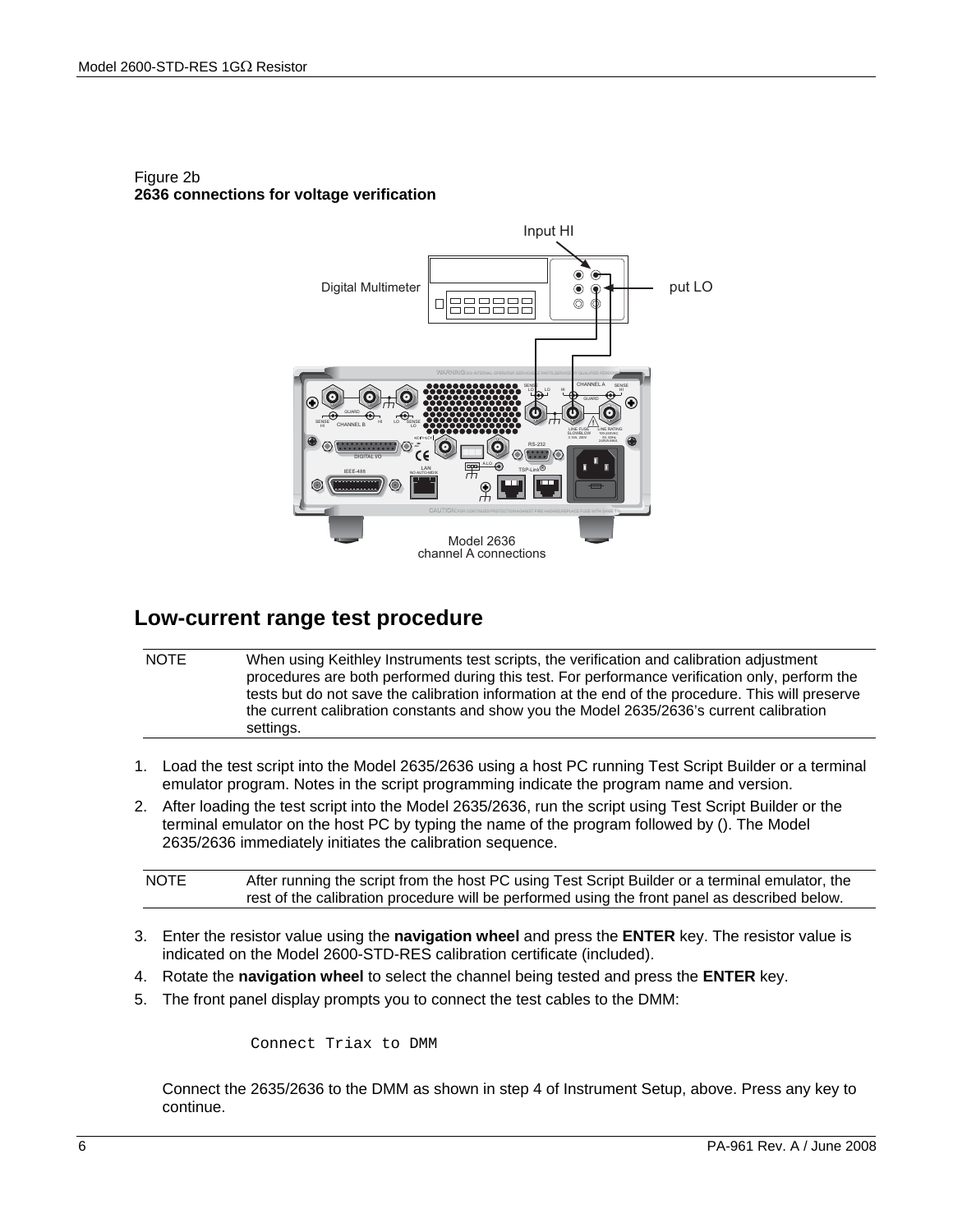6. The front panel display will ask you if you want to calibrate and verify the 100 pA range:

Cal/ver 100pA Range?

Select yes and press the **ENTER** key to verify and calibrate the 100 pA range. Select no and press the **ENTER** key to go to the next test range (1nA).

- 7. The Model 2635/2636 outputs a voltage to the DMM. Enter the positive voltage value read by the DMM using the **navigation wheel**. Press the **ENTER** key after entering the value. Do the same for the negative voltage value.
- 8. While the unit settles, the front panel display shows the following message:

Cal/Verify Continue Unit settling please wait

This may take several moments. Do not touch any of the front panel controls during this period or the test will be aborted.

9. Once settling is complete, the front panel display will prompt you to connect the Model 2600-STD-RES using the Model 7078-TRX-3 cables as shown in Figures 3a and 3b:

Connect R Standard

After the Model 2600-STD-RES is connected, press any key to continue.

### Figure 3a **2635 connection to Model 2600-STD-RES**

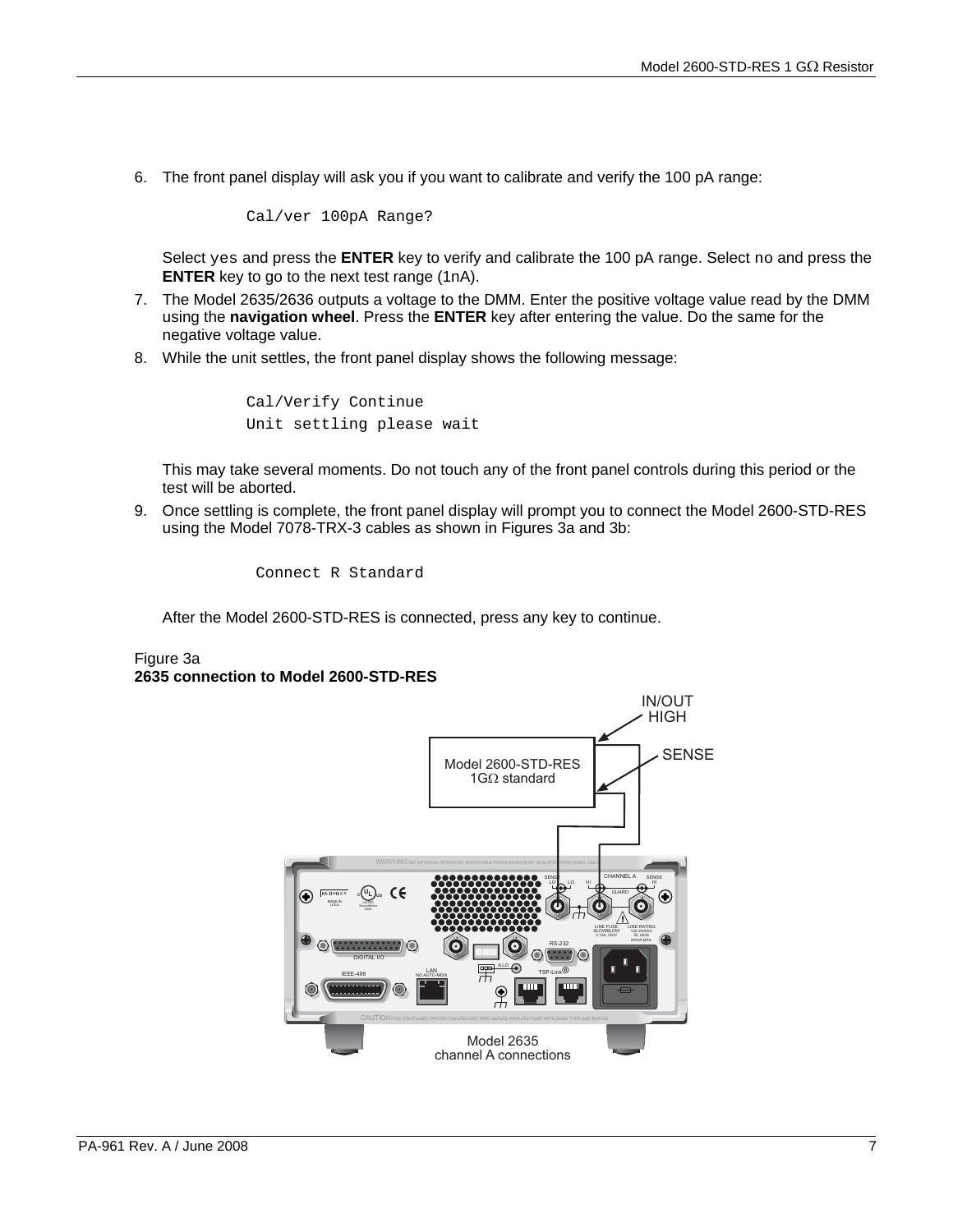

#### Figure 3b **2636 connection to Model 2600-STD-RES**

10. Once the Model 2600-STD-RES is connected, the Model 2635/2636 calibrates itself. The front panel display shows the following message:

Cal/Verify Continue Unit settling please wait

 This may take several minutes. Do not touch any of the front panel controls during this period or the test will be aborted.

11. Once the Model 2635/2636 has completed the calibration for that range, the resulting SMU measurements for that range are displayed on the host PC by Test Script Builder or the terminal emulator. Record these readings and compare them to the specifications for each range found in Table 3. Note that the information in Table 3 is based on 90% of full-scale values (see the Series 2600 System SourceMeter® Reference Manual for more information).

NOTE After listing the SMU measurements in step 11, the front panel display of the Model 2635/2636 may continue to display the following message for several more minutes. This is normal. Cal/Verify Continue Unit settling please wait